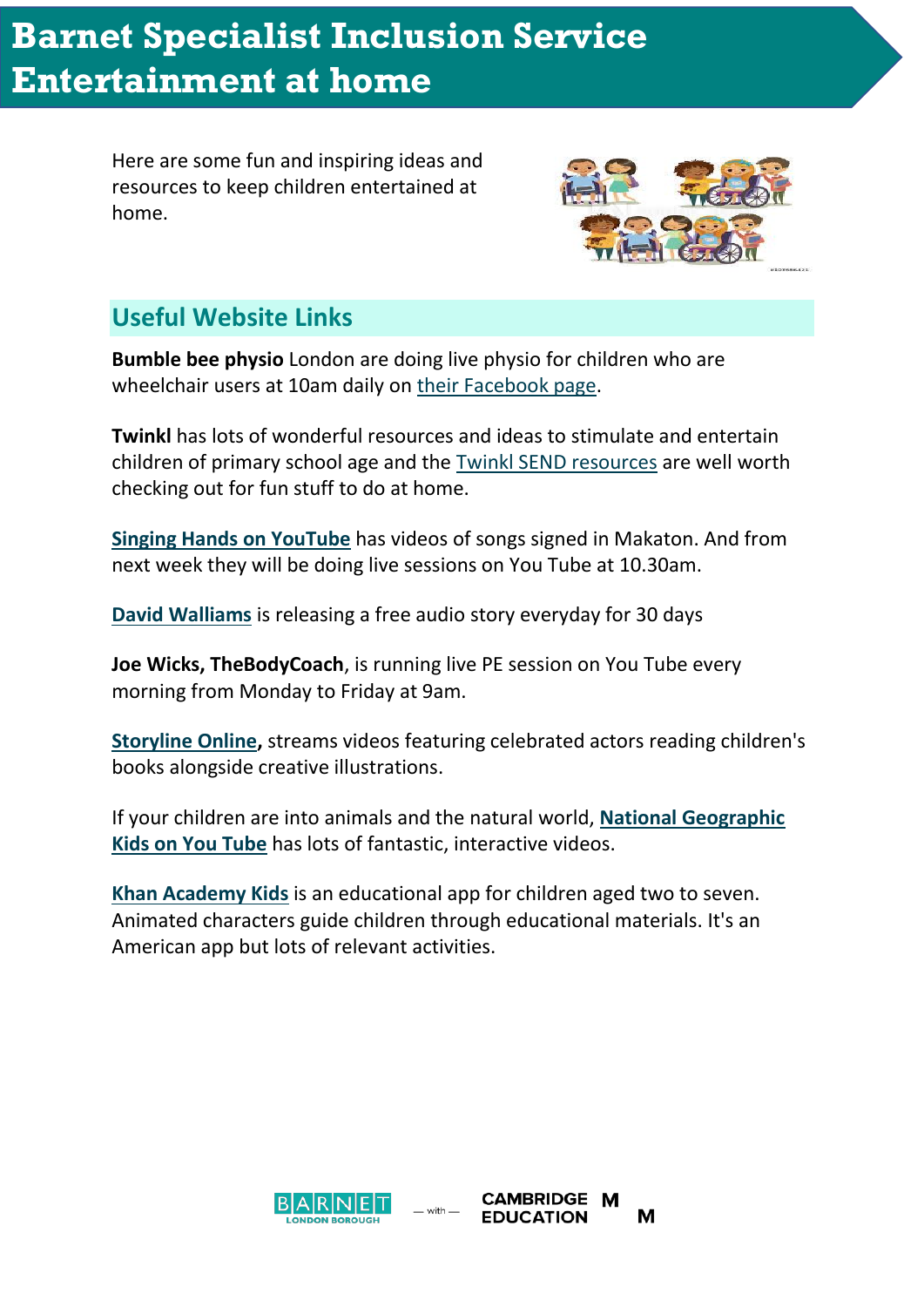## **Indoor Fun Activities**

Here are some tips and fun things to do with your child if they have a disability or additional needs. Some of these tips are kindly provided by parents for parents.

- **Texture book -** Make a texture book using different textures like wall paper, sand paper, bubble wrap, washing scourers, foam wash cloth etc
- **Foil play mat -** Use a foil emergency blanket as play matt. Great for sensory stimulation.
- **Dance competition -** Put on music and have a dance competition!
- **Dress yourself -** Using either a large piece of card or lining paper, draw around each other to create life-size figures. Then cut up old clothes to dress your portraits up.
- **Ideas book -** Roma Lear has written a range of books full of ideas of activities for people with special needs, look out for her on Amazon.
- **Sensory flour games -** Mix cornflour and water together and it makes a great sensory play tool. Also put flour into a plastic bag and seal it with some food colouring. As it gets squished round it will change colour.
- **Substitute sand** Moonsand,for indoor play, made by Spin Master Ltd ™ is available at most toy stores, including amazon. It's a soft medium that trickles like normal sand, but moulds like dough. Lots of colours. Great fun!
- **Graffiti wall** Stick some blank paper on a wall and turn it into a 'graffiti wall'. You can also paint a wall with blackboard paint or put up a big white board for graffiti fun.
- **Bow Bubbles** Have them blow bubbles, you might find yourself blowing some too.
- **Home Bakers-** Bake and decorate cookies, they will enjoy shaking on the sprinkles. When finished let them taste those delicious cookies on their stander's tray.